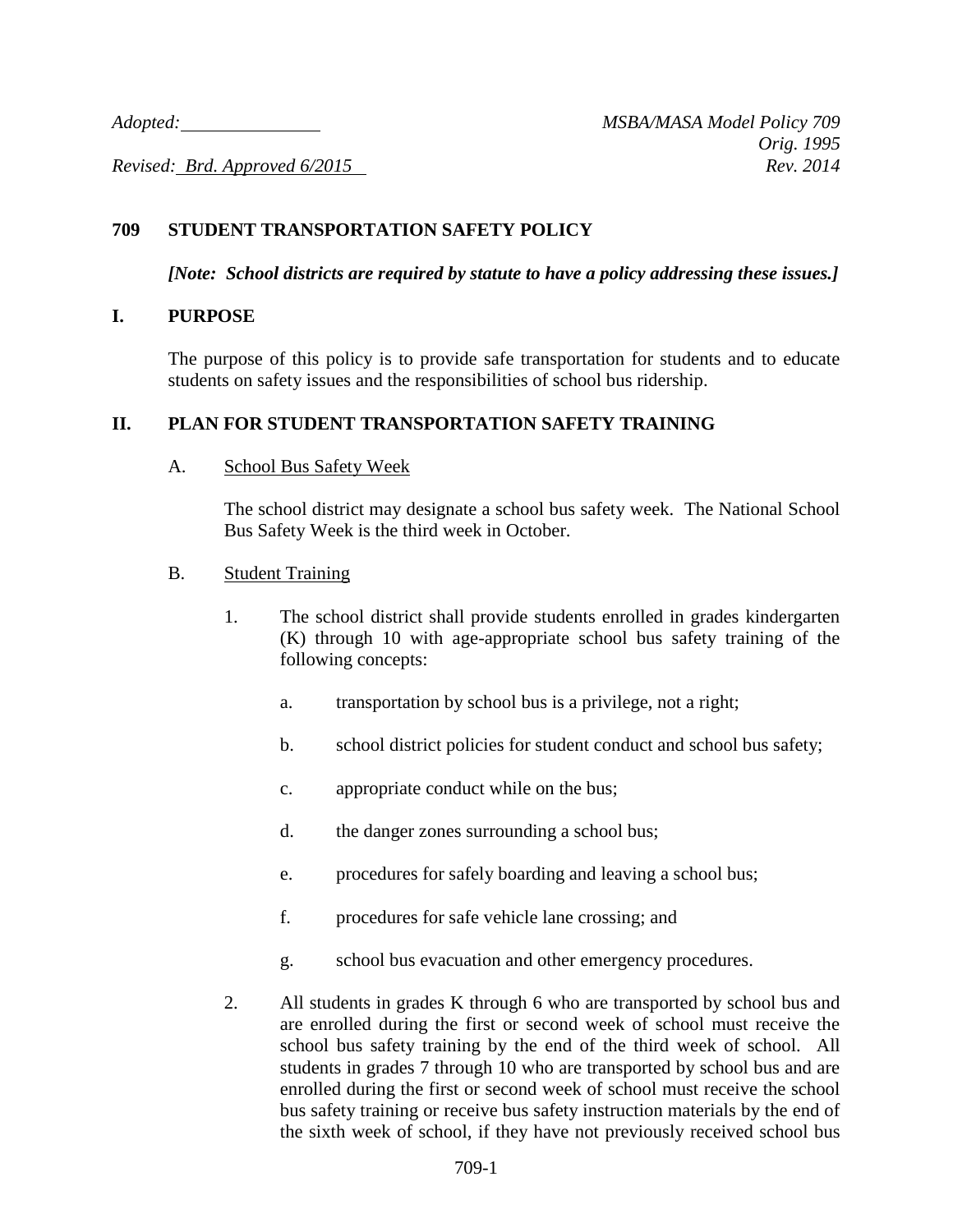training. Students in grades K through 10 who enroll in a school after the second week of school, are transported by school bus, and have not received training in their previous school districts shall undergo school bus safety training or receive bus safety instructional materials within 4 weeks of their first day of attendance.

- 3. The school district and a nonpublic school with students transported by school bus at public expense must provide students enrolled in grades K through 3 school bus safety training twice during the school year.
- 4. Students taking driver's training instructional classes must receive training in the laws and proper procedures for operating a motor vehicle in the vicinity of a school bus as required by Minn. Stat. § 169.446, Subd. 2.
- 5. The school district and a nonpublic school with students transported by school bus at public expense must conduct a school bus evacuation drill at least once during the school year.
- 6. The school district will make reasonable accommodations in training for students known to speak English as a second language and students with disabilities.
- 7. The school district may provide kindergarten students with school bus safety training before the first day of school.
- 8. The school district may provide student safety education for bicycling and pedestrian safety for students in grades K through 5.
- 9. The school district shall adopt and make available for public review a curriculum for transportation safety education.
- 10. Nonpublic school students transported by the school district will receive school bus safety training by their nonpublic school. The nonpublic schools may use the school district's school transportation safety education curriculum. Upon request by the school district superintendent, the nonpublic school must certify to the school district's school transportation safety director that all students enrolled in grades K through 10 have received the appropriate training.

## **III. CONDUCT ON SCHOOL BUSES AND CONSEQUENCES FOR MISBEHAVIOR**

- A. Riding the school bus is a privilege, not a right. The school district's general student behavior rules are in effect for all students on school buses, including nonpublic and charter school students.
- B. Consequences for school bus/bus stop misconduct will be imposed by the school district under adopted administrative discipline procedures. In addition, all school bus/bus stop misconduct will be reported to the school district's transportation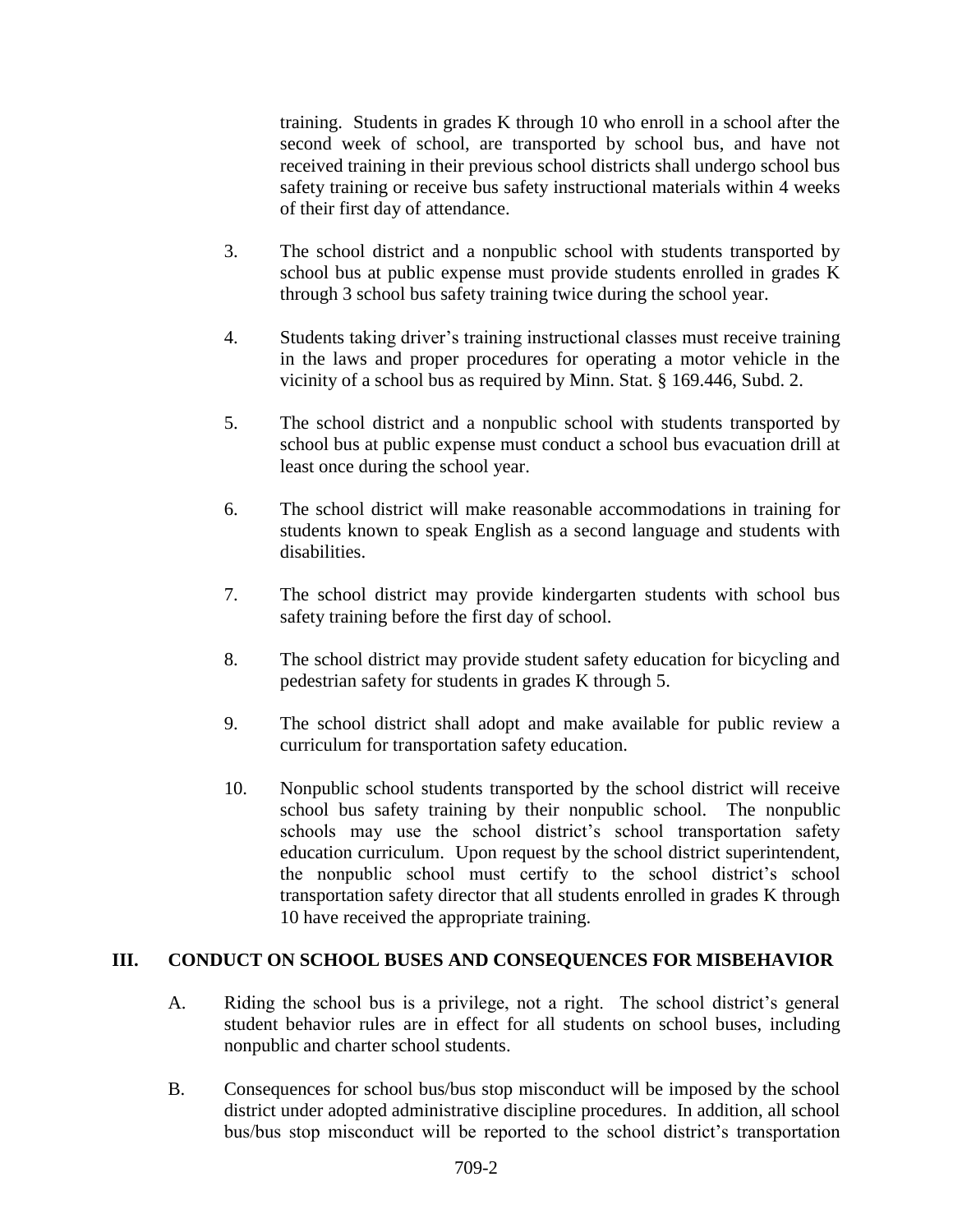safety director. Serious misconduct may be reported to local law enforcement.

- 1. School Bus and Bus Stop Rules. The school district school bus safety rules are to be posted on every bus. If these rules are broken, the school district's discipline procedures are to be followed. In most circumstances, consequences are progressive and may include suspension of bus privileges. It is the school bus driver's responsibility to report unacceptable behavior to the school district's Transportation Office/School Office.
- 2. Rules at the Bus Stop
	- a. Get to your bus stop 5 minutes before your scheduled pick up time. The school bus driver will not wait for late students.
	- b. Respect the property of others while waiting at your bus stop.
	- c. Keep your arms, legs, and belongings to yourself.
	- d. Use appropriate language.
	- e. Stay away from the street, road, or highway when waiting for the bus.
	- f. Wait until the bus stops before approaching the bus.
	- g. After getting off the bus, move away from the bus.
	- h. If you must cross the street, always cross in front of the bus where the driver can see you. Wait for the driver to signal to you before crossing the street.
	- i. No fighting, harassment, intimidation, or horseplay.
	- j. No use of alcohol, tobacco, or drugs.
- 3. Rules on the Bus
	- a. Immediately follow the directions of the driver.
	- b. Sit in your seat facing forward.
	- c. Talk quietly and use appropriate language.
	- d. Keep all parts of your body inside the bus.
	- e. Keep your arms, legs, and belongings to yourself.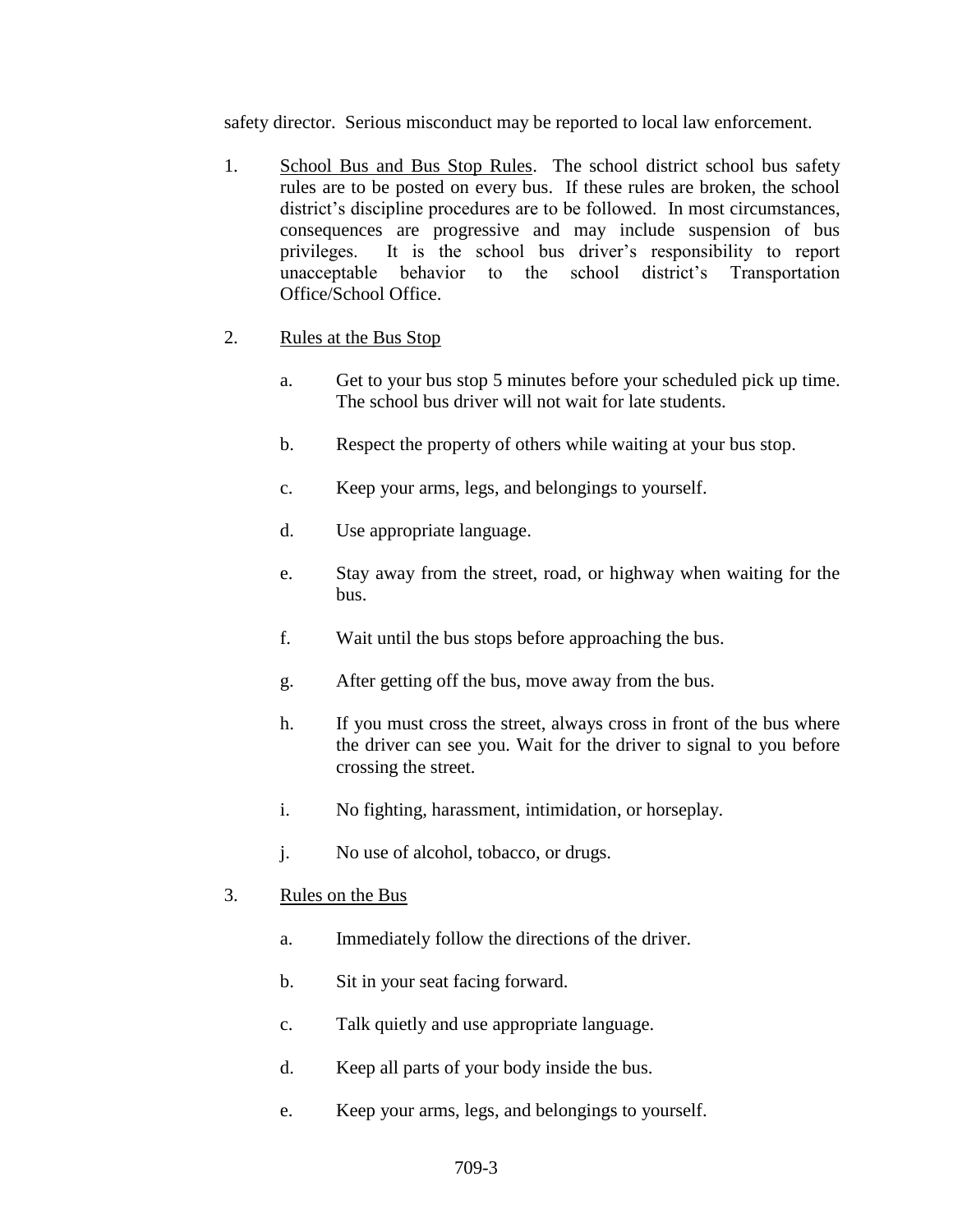- f. No fighting, harassment, intimidation, or horseplay.
- g. Do not throw any object.
- h. No eating, drinking, or use of alcohol, tobacco, or drugs.
- i. Do not bring any weapons or dangerous objects on the school bus.
- j. Do not damage the school bus.
- 4. Consequences
	- a. Consequences for school bus/bus stop misconduct will apply to all regular and late routes. Decisions regarding a student's ability to ride the bus in connection with cocurricular and extracurricular events (for example, field trips or competitions) will be in the sole discretion of the school district. Parents or guardians will be notified of any suspension of bus privileges.
		- $(1)$  Elementary  $(K-6)$

1st offense – warning

2nd offense – 3 school-day suspension from riding the bus 3rd offense  $-5$  school-day suspension from riding the bus 4th offense  $-10$  school-day suspension from riding the bus/meeting with parent

Further offenses – individually considered. Students may be suspended for longer periods of time, including the remainder of the school year.

(2) Secondary (7-12)

1st offense – warning 2nd offense – 5 school-day suspension from riding the bus  $3rd$  offense  $-10$  school-day suspension from riding the bus 4th offense  $-20$  school-day suspension from riding the bus/meeting with parent 5th offense – suspended from riding the bus for the remainder of the school year

Note: When any student goes 60 transportation days without a report, the student's consequences may start over at the first offense.

(3) Other Discipline

Based on the severity of a student's conduct, more serious consequences may be imposed at any time. Depending on the nature of the offense, consequences such as suspension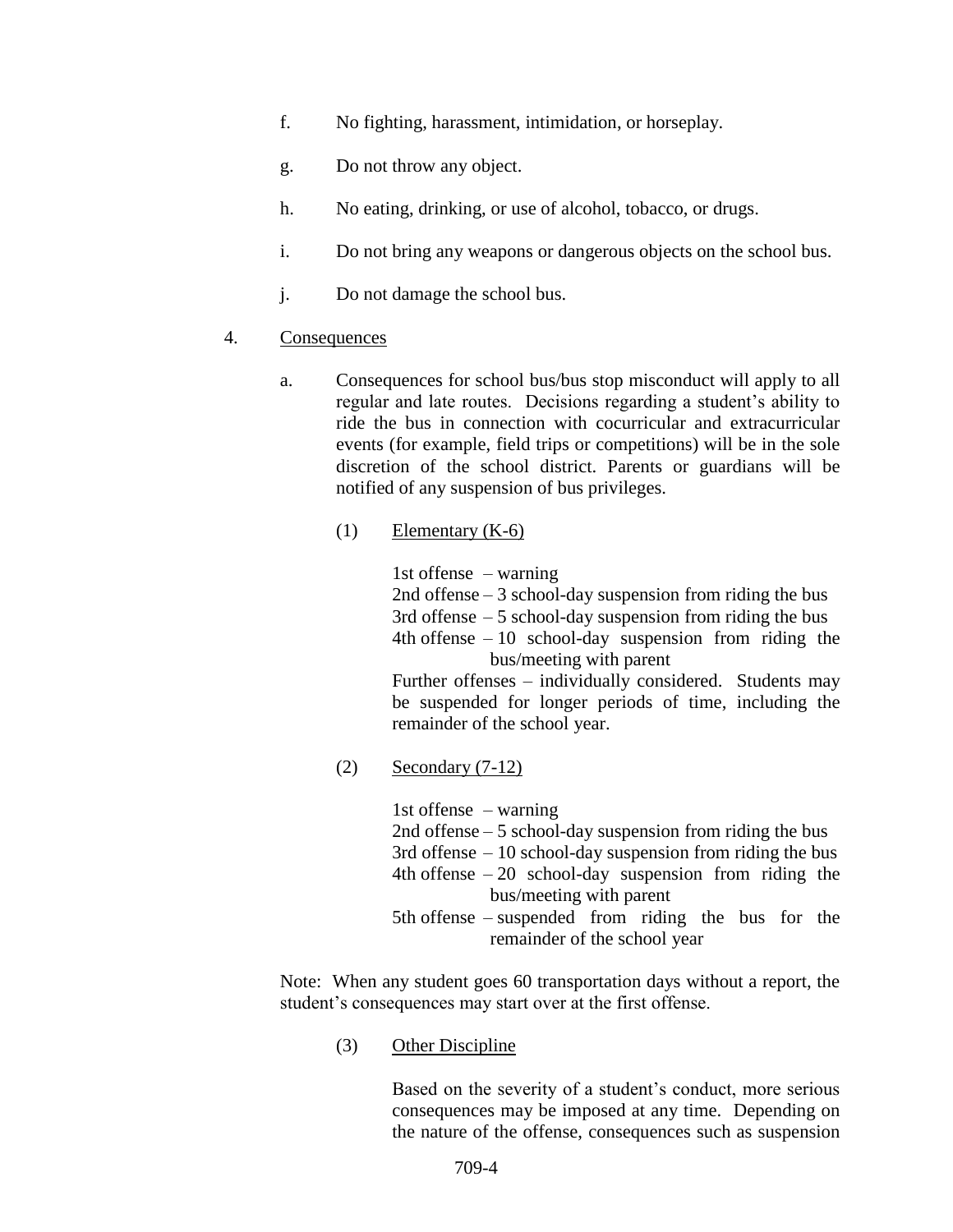or expulsion from school also may result from school bus/bus stop misconduct.

(4) Records

Records of school bus/bus stop misconduct will be forwarded to the individual school building and will be retained in the same manner as other student discipline records. Reports of student misbehavior on a school bus or in a bus-loading or unloading area that are reasonably believed to cause an immediate and substantial danger to the student or surrounding persons or property shall be provided by the school district to local law enforcement and the Department of Public Safety in accordance with state and federal law.

(5) Vandalism/Bus Damage

Students damaging school buses will be responsible for the damages. Failure to pay such damages (or make arrangements to pay) within 2 weeks may result in the loss of bus privileges until damages are paid.

(6) Notice

School bus and bus stop rules and consequences for violations of these rules will be reviewed with students annually and copies of these rules will be made available to students. School bus rules are to be posted on each school bus.

(7) Criminal Conduct

In cases involving criminal conduct (for example, assault, weapons, drug possession, or vandalism), the appropriate school district personnel and local law enforcement officials will be informed.

#### **IV. PARENT AND GUARDIAN INVOLVEMENT**

#### A. Parent and Guardian Notification

The school district school bus and bus stop rules will be provided to each family. Parents and guardians are asked to review the rules with their children.

B. Parents/Guardians Responsibilities for Transportation Safety

Parents/Guardians are responsible to: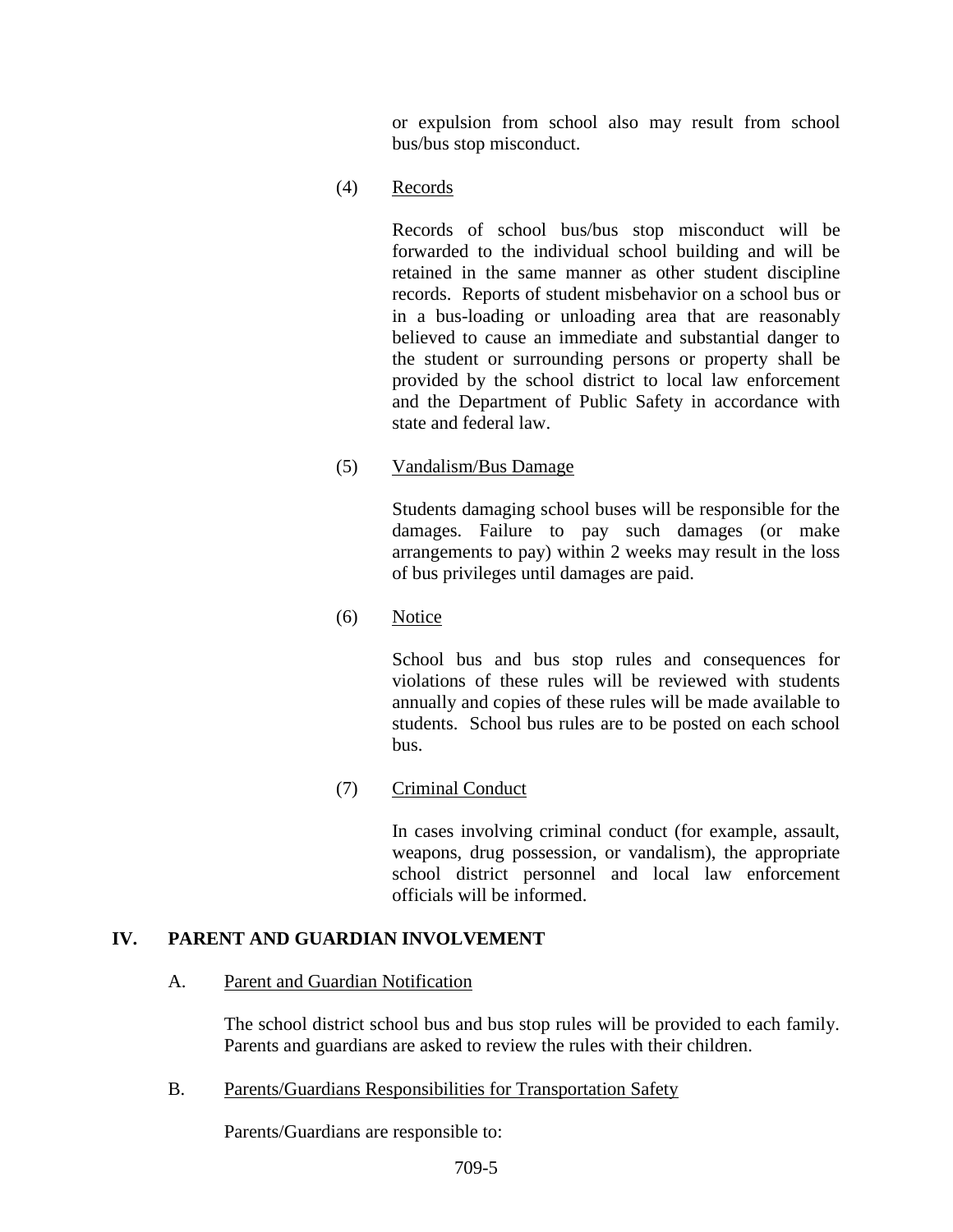- 1. Become familiar with school district rules, policies, regulations, and the principles of school bus safety, and thoroughly review them with their children;
- 2. Support safe riding and walking practices, and recognize that students are responsible for their actions;
- 3. Communicate safety concerns to their school administrators;
- 4. Monitor bus stops, if possible;
- 5. Have their children to the bus stop 5 minutes before the bus arrives;
- 6. Have their children properly dressed for the weather; and
- 7. Have a plan in case the bus is late.

# **V. SCHOOL BUS DRIVER DUTIES AND RESPONSIBILITIES**

- A. School bus drivers shall have a valid Class A, B, or C Minnesota driver's license with a school bus endorsement. A person possessing a valid driver's license, without a school bus endorsement, may drive a type III vehicle set forth in Sections VII.B. and VII.C., below. Drivers with a valid Class D driver's license, without a school bus endorsement, may operate a "type A-I" school bus as set forth in Section VII.D., below.
- B. The school district shall conduct mandatory drug and alcohol testing of all school district bus drivers and bus driver applicants in accordance with state and federal law and school district policy.
- C. A school bus driver, with the exception of a driver operating a type A-I school bus or type III vehicle, who has a commercial driver's license and who is convicted of a criminal offense, a serious traffic violation, or of violating any other state or local law relating to motor vehicle traffic control, other than a parking violation, in any type of motor vehicle in a state or jurisdiction other than Minnesota, shall notify the Minnesota Division of Driver and Vehicle Services (Division) of the conviction within 30 days of the conviction. For purposes of this paragraph, a "serious traffic violation" means a conviction of any of the following offenses:
	- 1. excessive speeding, involving any single offense for any speed of 15 miles per hour or more above the posted speed limit;
	- 2. reckless driving;
	- 3. improper or erratic traffic lane changes;
	- 4. following the vehicle ahead too closely;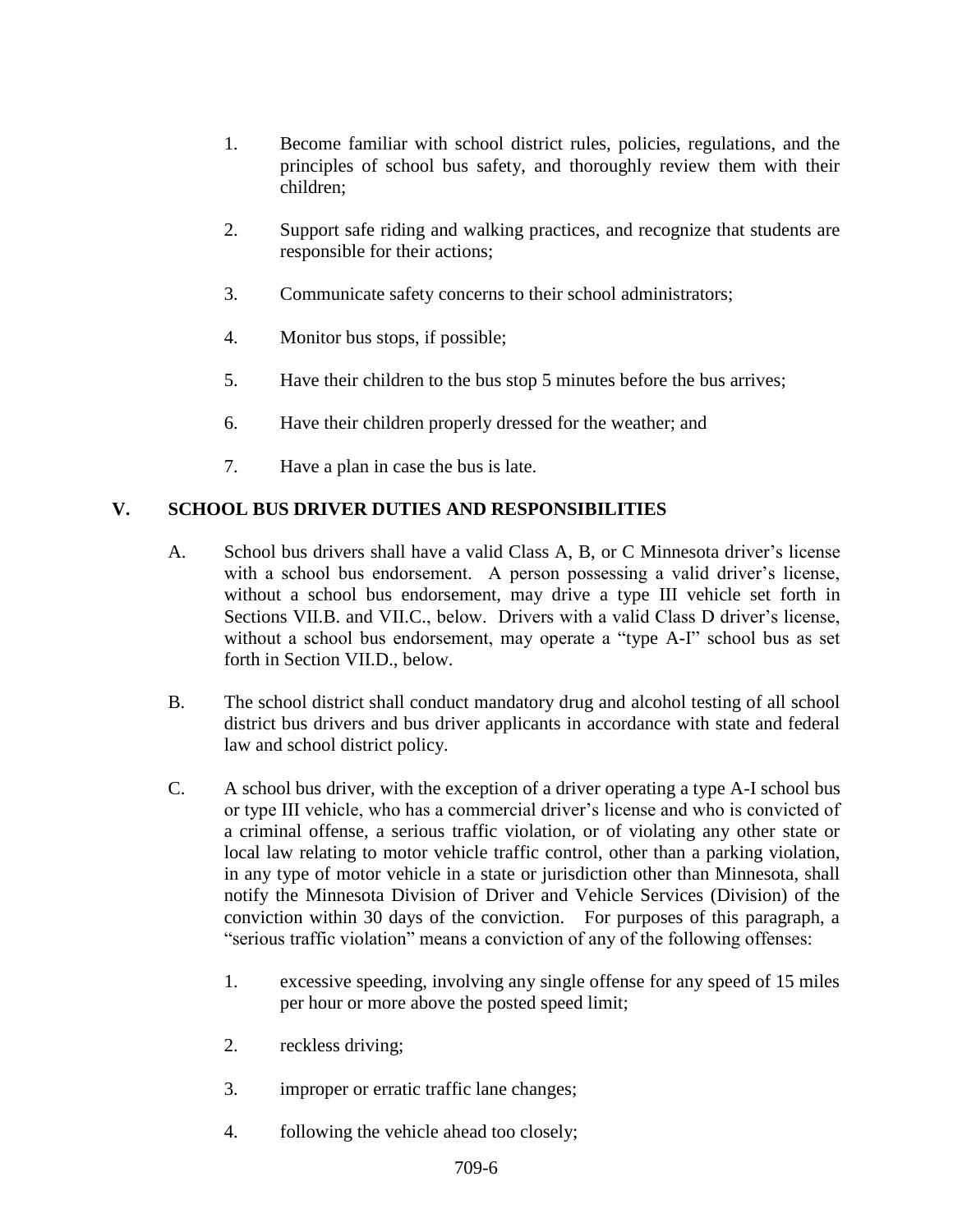- 5. a violation of state or local law, relating to motor vehicle traffic control, arising in connection with a fatal accident;
- 6. driving a commercial vehicle without obtaining a commercial driver's license or without having a commercial driver's license in the driver's possession.
- D. A school bus driver, with the exception of a driver operating a type A-I school bus or type III vehicle, who has a commercial driver's license and who is convicted of violating, in any type of motor vehicle, a Minnesota state or local law relating to motor vehicle traffic control, other than a parking violation, shall notify the person's employer of the conviction within 30 days of conviction. The notification shall be in writing and shall contain all the information set forth in Attachment A accompanying this policy.
- E. A school bus driver, with the exception of a driver operating a type A-I school bus or type III vehicle, who has a Minnesota commercial driver's license suspended, revoked, or cancelled by the state of Minnesota or any other state or jurisdiction and who loses the right to operate a commercial vehicle for any period or who is disqualified from operating a commercial motor vehicle for any period shall notify the person's employer of the suspension, revocation, cancellation, lost privilege, or disqualification. Such notification shall be made before the end of the business day following the day the employee received notice of the suspension, revocation, cancellation, lost privilege, or disqualification. The notification shall be in writing and shall contain all the information set forth in Attachment B accompanying this policy.
- F. A person who operates a type III vehicle and who sustains a conviction as described in Section VII.C.1.g. (i.e., driving while impaired offenses), VII.C.1.h. (i.e., felony, controlled substance, criminal sexual conduct offenses, or offenses for surreptitious observation, indecent exposure, use of minor in a sexual performance, or possession of child pornography or display of pornography to a minor), or VII.C.1.i. (multiple moving violations) while employed by the entity that owns, leases, or contracts for the school bus, shall report the conviction to the person's employer within 10 days of the date of the conviction. The notification shall be in writing and shall contain all the information set forth in Attachment C accompanying this policy.

## **VI. SCHOOL BUS DRIVER TRAINING**

#### A. Training

1. All new school bus drivers shall be provided with pre-service training, including in-vehicle (actual driving) instruction, before transporting students and shall meet the competency testing specified in the Minnesota Department of Public Safety Model School Bus Driver Training Manual. All school bus drivers shall receive in-service training annually. For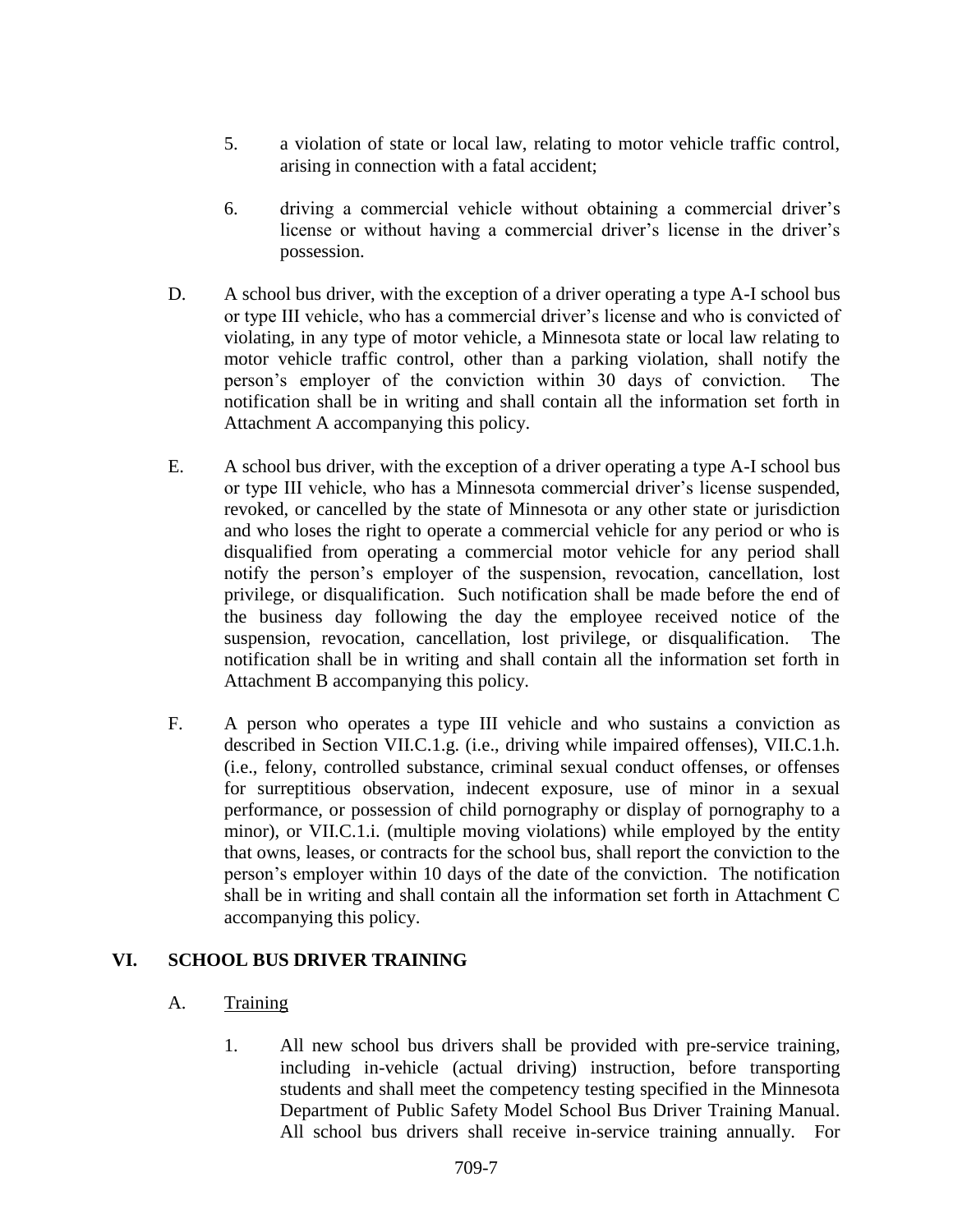purposes of this section, "annually" means at least once every 380 days from the initial or previous evaluation and at least once every 380 days from the initial or previous license verification. The school district shall retain on file an annual individual school bus driver "evaluation certification" form for each school district driver as contained in the Model School Bus Driver Training Manual.

# *[Note: The Model School Bus Driver Training Manual is available online through the Minnesota Department of Public Safety State Patrol web page.]*

2. All bus drivers operating a type III vehicle will be provided with annual training and certification as set forth in Section VII.C.1.b., below, by either the school district or the entity from whom such services are contracted by the school district.

## B. Evaluation

School bus drivers with a Class D license will be evaluated annually and all other bus drivers will be assessed periodically for the following competencies:

- 1. Safely operate the type of school bus the driver will be driving;
- 2. Understand student behavior, including issues relating to students with disabilities;
- 3. Ensure orderly conduct of students on the bus and handling incidents of misconduct appropriately;
- 4. Know and understand relevant laws, rules of the road, and local school bus safety policies;
- 5. Handle emergency situations; and
- 6. Safely load and unload students.

The evaluation must include completion of an individual "school bus driver evaluation form" (road test evaluation) as contained in the Model School Bus Driver Training Manual.

*[Note: The school district may use alternative assessments rather than those set forth in the Model School Bus Driver Training Manual for bus driver training competencies with the approval of the Commissioner of Public Safety. A driver also may receive at least 8 hours of school bus in-service training in any year as an alternative to being assessed for bus driver competencies after the initial year of being assessed for bus driver competencies.]*

## **VII. OPERATING RULES AND PROCEDURES**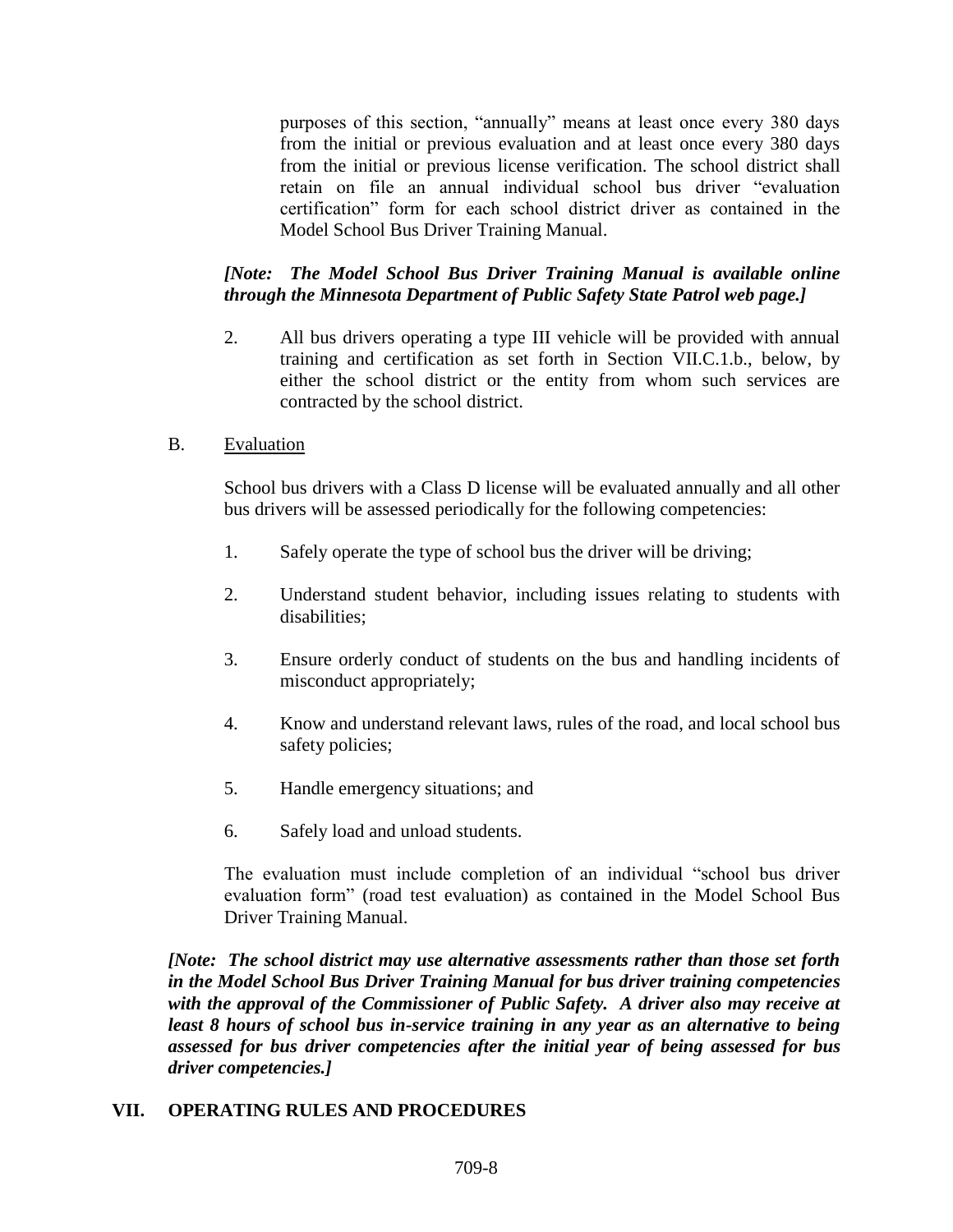# A. General Operating Rules

1. School buses shall be operated in accordance with state traffic and school bus safety laws and the procedures contained in the Minnesota Department of Public Safety Model School Bus Driver Training Manual.

# *[Note: The Model School Bus Driver Training Manual is available online through the Minnesota Department of Public Safety State Patrol web page.]*

- 2. Only students assigned to the school bus by the school district shall be transported. The number of students or other authorized passengers transported in a school bus shall not be more than the legal capacity for the bus. No person shall be allowed to stand when the bus is in motion.
- 3. The parent/guardian may designate, pursuant to school district policy, a day care facility, respite care facility, the residence of a relative, or the residence of a person chosen by the parent or guardian as the address of the student for transportation purposes. The address must be in the attendance area of the assigned school and meet all other eligibility requirements.
- 4. Bus drivers must minimize, to the extent practical, the idling of school bus engines and exposure of children to diesel exhaust fumes.
- 5. To the extent practical, the school district will designate school bus loading/unloading zones at a sufficient distance from school air-intake systems to avoid diesel fumes from being drawn into the systems.

# *[Note: A school district is not required to comply with Section VII.A.5. if the school board determines that alternative locations block traffic, impair student safety, or are not cost effective.]*

6. A bus driver may not operate a school bus while communicating over, or otherwise operating, a cellular phone for personal reasons, whether handheld or hands free, when the vehicle is in motion or a part of traffic. For purposes of this paragraph, "school bus" has the meaning given in Minn. Stat. § 169.011, Subd. 71. In addition, "school bus" also includes type III vehicles when driven by employees or agents of the school district. "Cellular phone" means a cellular, analog, wireless, or digital telephone capable of sending or receiving telephone or text messages without an access line for service.

## B. Type III Vehicles

1. Type III vehicles are restricted to passenger cars, station wagons, vans, and buses having a maximum manufacturer's rated seating capacity of 10 or fewer people including the driver and a gross vehicle weight rating of 10,000 pounds or less. A van or bus converted to a seating capacity of 10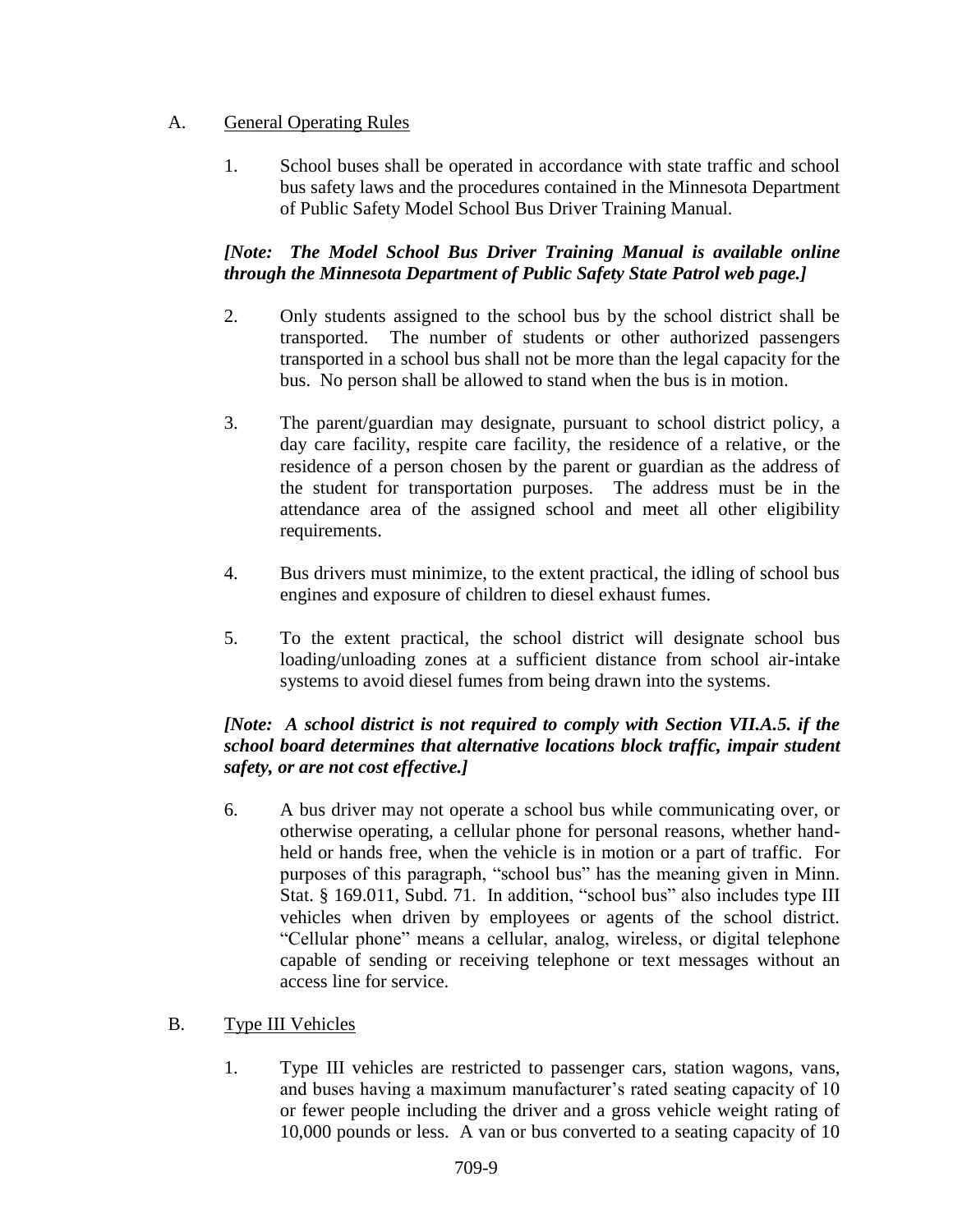or fewer and placed in service on or after August 1, 1999, must have been originally manufactured to comply with the passenger safety standards.

- 2. Type III vehicles must be painted a color other than national school bus yellow.
- 3. Type III vehicles shall be state inspected in accordance with legal requirements.
- 4. A type III vehicle cannot be older than 12 years old unless excepted by state and federal law.
- 5. If a type III vehicle is school district owned, the school district name will be clearly marked on the side of the vehicle. The type III vehicle must not have the words "school bus" in any location on the exterior of the vehicle or in any interior location visible to a motorist.
- 6. A "type III vehicle" must not be outwardly equipped and identified as a type A, B, C, or D bus.
- 7. Eight-lamp warning systems and stop arms must not be installed or used on type III vehicles.
- 8. Type III vehicles must be equipped with mirrors as required by law.
- 9. Any type III vehicle may not stop traffic and may not load or unload before making a complete stop and disengaging gears by shifting into neutral or park. Any type III vehicle used to transport students must not load or unload so that a student has to cross the road, except where not possible or impractical, then the driver or assistant must escort a student across the road. If the driver escorts the student across the road, then the motor must be stopped, the ignition key removed, the brakes set, and the vehicle otherwise rendered immobile.
- 10. Any type III vehicle used to transport students must carry emergency equipment including:
	- a. Fire extinguisher. A minimum of one 10BC rated dry chemical type fire extinguisher is required. The extinguisher must be mounted in a bracket, and must be located in the driver's compartment and be readily accessible to the driver and passengers. A pressure indicator is required and must be easily read without removing the extinguisher from its mounted position.
	- b. First aid kit and body fluids cleanup kit. A minimum of a 10-unit first aid kit and a body fluids cleanup kit is required. They must be contained in removable, moisture- and dust-proof containers mounted in an accessible place within the driver's compartment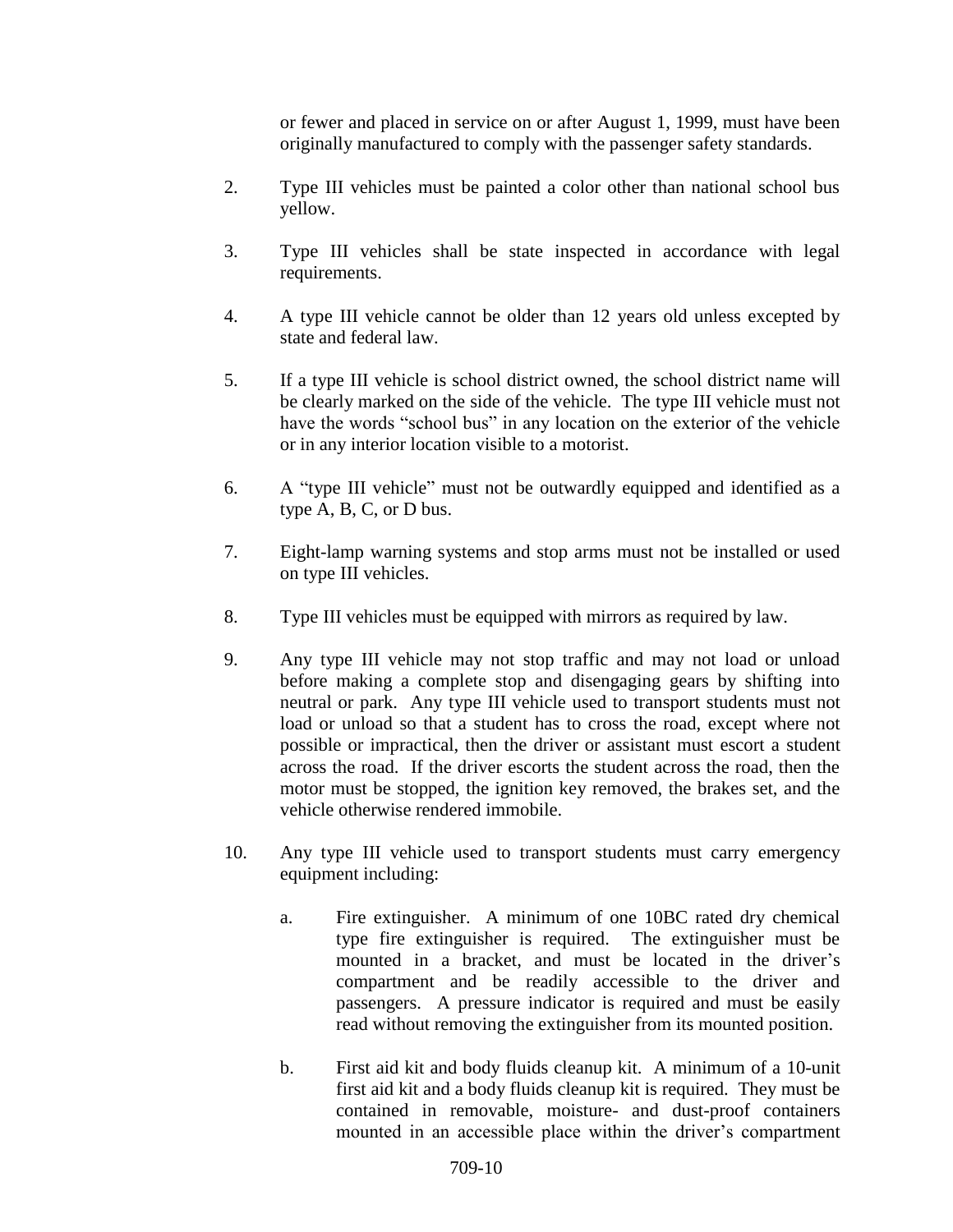and must be marked to indicate their identity and location.

- c. Passenger cars and station wagons may carry a fire extinguisher, a first aid kit, and warning triangles in the trunk or trunk area of the vehicle if a label in the driver and front passenger area clearly indicates the location of these items.
- 11. Students will not be regularly transported in private vehicles that are not state inspected as type III vehicles. Only emergency, unscheduled transportation may be conducted in vehicles with a seating capacity of 10 or fewer without meeting the requirements for a type III vehicle. Also, parents may use a private vehicle to transport their own children under a contract with the district. The school district has no system of inspection for private vehicles.
- 12. All drivers of type III vehicles will be licensed drivers and will be familiar with the use of required emergency equipment. The school district will not knowingly allow a person to operate a type III vehicle if the person has been convicted of an offense that disqualifies the person from operating a school bus.
- 13. Type III vehicles will be equipped with child passenger restraints, and child passenger restraints will be utilized to the extent required by law.

#### C. Type III Vehicle Driven by Employees with a Driver's License Without a School Bus Endorsement

- 1. The holder of a Class A, B, C, or D driver's license, without a school bus endorsement, may operate a type III vehicle, described above, under the following conditions:
	- a. The operator is an employee of the entity that owns, leases, or contracts for the school bus, which may include the school district.
	- b. The operator's employer, which may include the school district, has adopted and implemented a policy that provides for annual training and certification of the operator in:
		- (1) safe operation of a type III vehicle;
		- (2) understanding student behavior, including issues relating to students with disabilities;
		- (3) encouraging orderly conduct of students on the bus and handling incidents of misconduct appropriately;
		- (4) knowing and understanding relevant laws, rules of the road, and local school bus safety policies;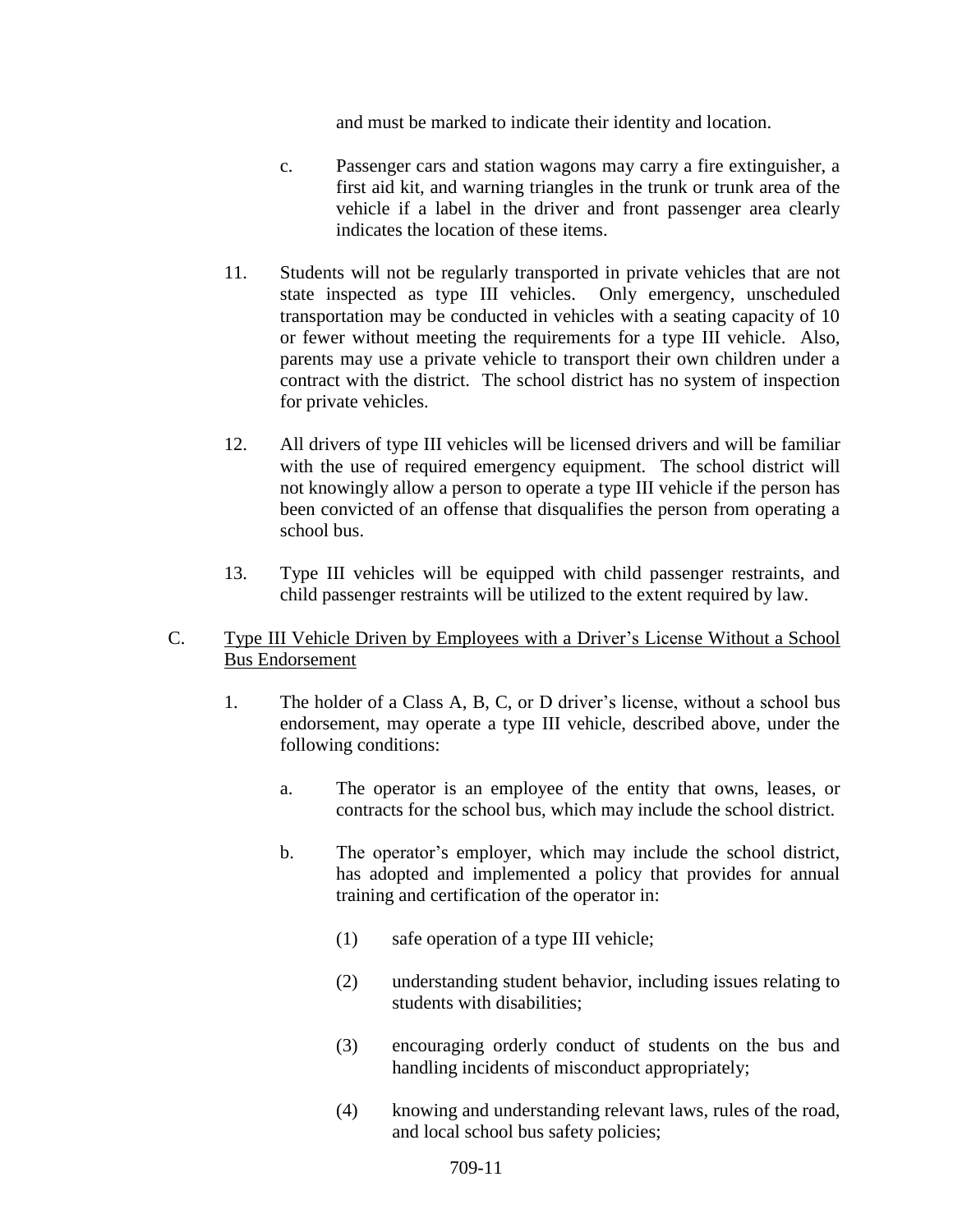- (5) handling emergency situations;
- (6) proper use of seat belts and child safety restraints;
- (7) performance of pretrip vehicle inspections;
- (8) safe loading and unloading of students, including, but not limited to:
	- (a) utilizing a safe location for loading and unloading students at the curb, on the nontraffic side of the roadway, or at off-street loading areas, driveways, yards, and other areas to enable the student to avoid hazardous conditions;
	- (b) refraining from loading and unloading students in a vehicular traffic lane, on the shoulder, in a designated turn lane, or a lane adjacent to a designated turn lane;
	- (c) avoiding a loading or unloading location that would require a student to cross a road, or ensuring that the driver or an aide personally escort the student across the road if it is not reasonably feasible to avoid such a location;
	- (d) placing the type III vehicle in "park" during loading and unloading;
	- (e) escorting a student across the road under clause (c) only after the motor is stopped, the ignition key is removed, the brakes are set, and the vehicle is otherwise rendered immobile; and
- (9) compliance with paragraph V.F. concerning reporting convictions to the employer within 10 days of the date of conviction.
- c. A background check or background investigation of the operator has been conducted that meets the requirements under Minn. Stat. § 122A.18, Subd. 8, or Minn. Stat. § 123B.03 for school district employees; Minn. Stat. § 144.057 or Minn. Stat. Ch. 245C for day care employees; or Minn. Stat. § 171.321, Subd. 3, for all other persons operating a type III vehicle under this section.
- d. Operators shall submit to a physical examination as required by Minn. Stat. § 171.321, Subd. 2.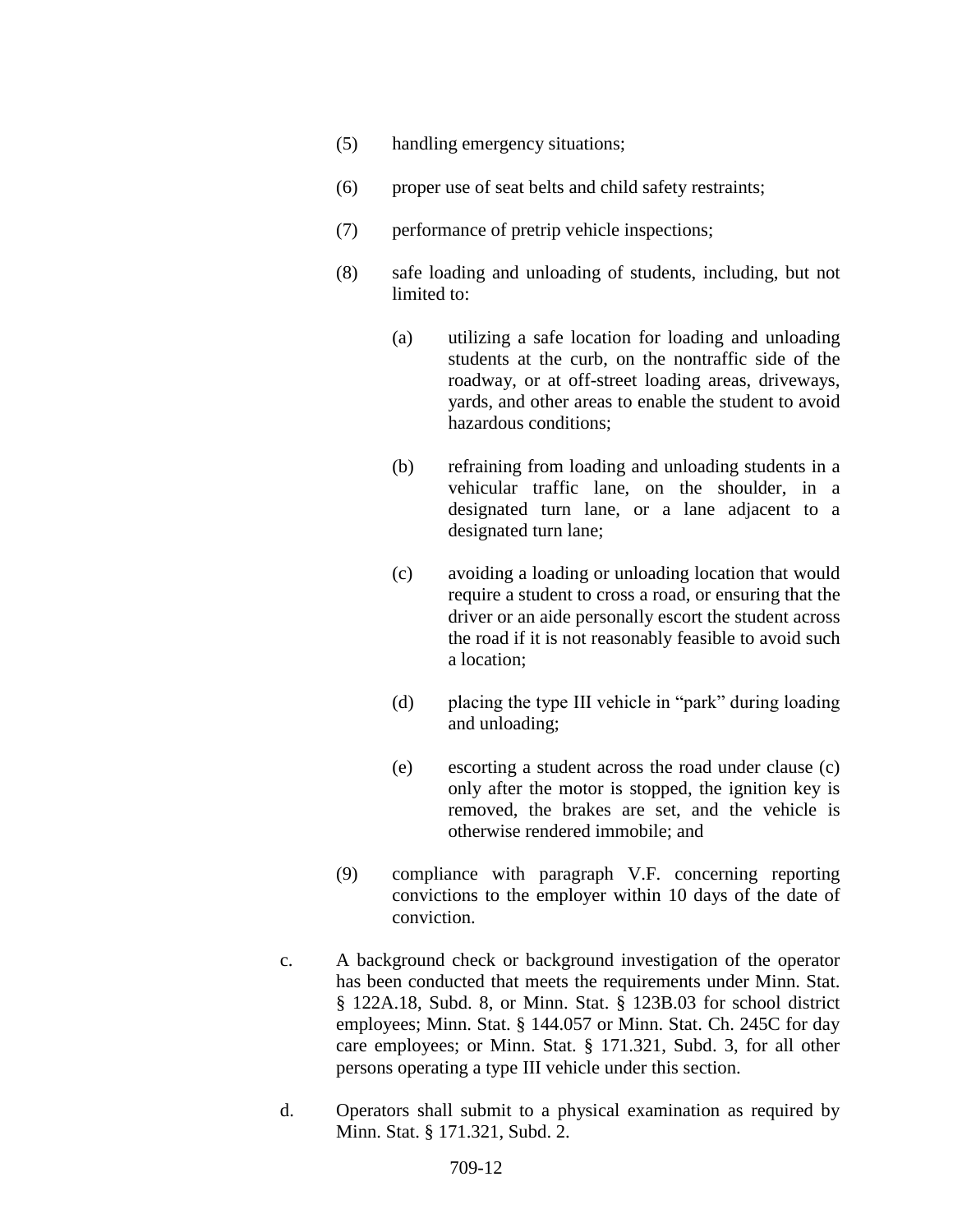- e. The operator's employer requires preemployment drug testing of applicants for operator positions. Current operators must comply with the employer's policy under Minn. Stat. § 181.951, Subds. 2, 4, and 5. Notwithstanding any law to the contrary, the operator's employer may use a breathalyzer or similar device to fulfill random alcohol testing requirements.
- f. The operator's driver's license is verified annually by the entity that owns, leases, or contracts for the type III vehicle as required by Minn. Stat. § 171.321, Subd. 5.
- g. A person who sustains a conviction, as defined under Minn. Stat. § 609.02, of violating Minn. Stat. § 169A.25, § 169A.26, § 169A.27 (driving while impaired offenses), or § 169A.31 (alcoholrelated school bus driver offenses), or whose driver's license is revoked under Minn. Stat. §§ 169A.50 to 169A.53 of the implied consent law, or who is convicted of violating or whose driver's license is revoked under a similar statute or ordinance of another state, is precluded from operating a type III vehicle for 5 years from the date of conviction.
- h. A person who has ever been convicted of a disqualifying offense as defined in Minn. Stat. § 171.3215, Subd.1(c), (i.e., felony, controlled substance, criminal sexual conduct offenses, or offenses for surreptitious observation, indecent exposure, use of minor in a sexual performance, or possession of child pornography or display of pornography to a minor) may not operate a type III vehicle.
- i. A person who sustains a conviction, as defined under Minn. Stat. § 609.02, of a moving offense in violation of Minn. Stat. Ch. 169 within 3 years of the first of 3 other moving offenses is precluded from operating a type III vehicle for 1 year from the date of the last conviction.
- j. Students riding the type III vehicle must have training required under Minn. Stat. § 123B.90, Subd. 2 (See Section II.B., above).
- k. Documentation of meeting the requirements listed in this section must be maintained under separate file at the business location for each type III vehicle operator. The school district or any other entity that owns, leases, or contracts for the type III vehicle operating under this section is responsible for maintaining these files for inspection.
- 2. The type III vehicle must bear a current certificate of inspection issued under Minn. Stat. § 169.451.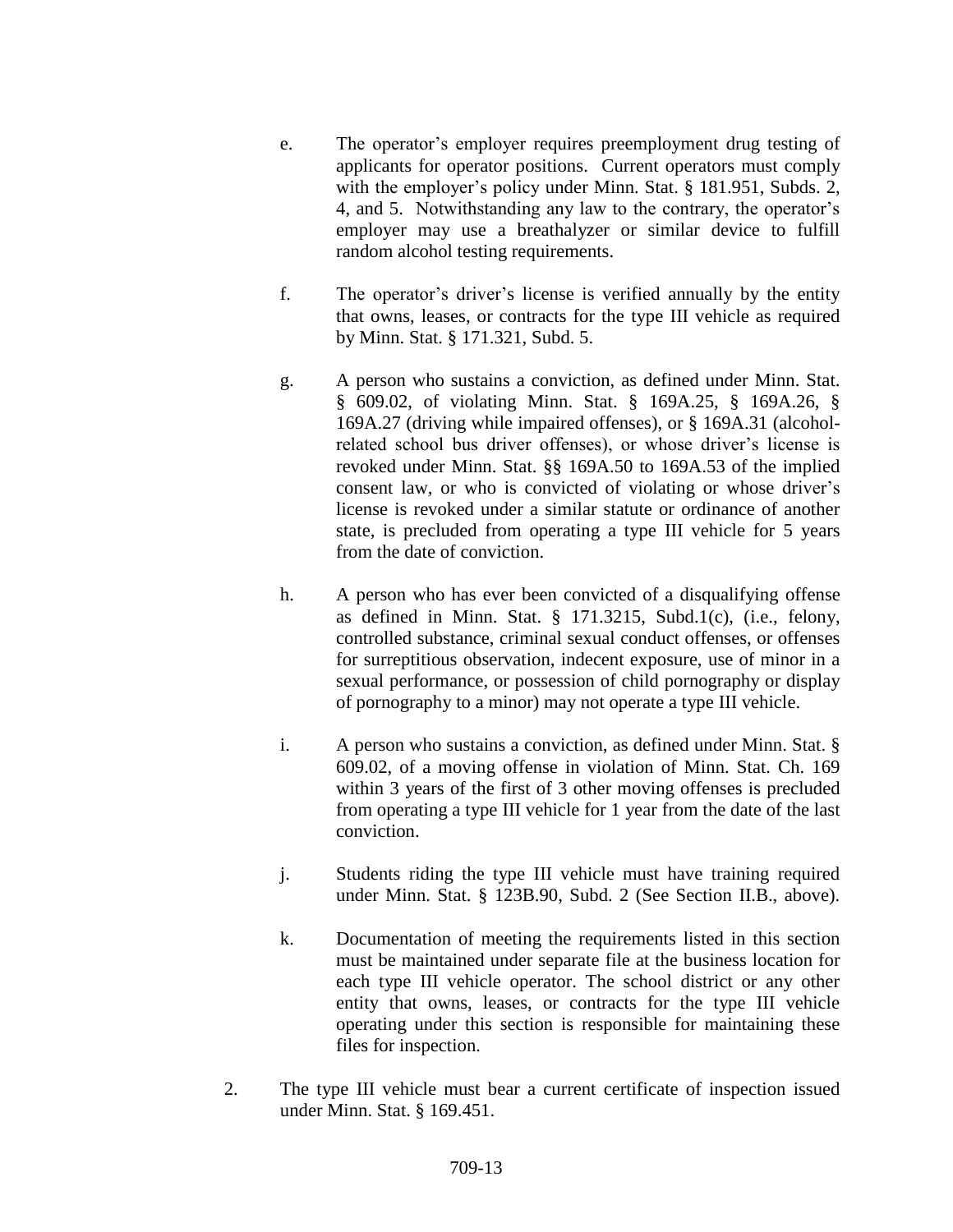3. An employee of the school district who is not employed for the sole purpose of operating a type III vehicle may, in the discretion of the school district, be exempt from paragraphs VII.C.1.d. (physical examination) and VII.C.1.e. (drug testing), above.

## D. Type A-I "Activity" Buses Driven by Employees with a Driver's License Without a School Bus Endorsement

- 1. The holder of a Class D driver's license, without a school bus endorsement, may operate a type A-I school bus or a Multifunction School Activity Bus (MFSAB) under the following conditions:
	- a. The operator is an employee of the school district or an independent contractor with whom the school district contracts for the school bus and is not solely hired to provide transportation services under this paragraph.
	- b. The operator drives the school bus only from points of origin to points of destination, not including home-to-school trips to pick up or drop off students.
	- c. The operator is prohibited from using the 8-light system if the vehicle is so equipped.
	- d. The operator has submitted to a background check and physical examination as required by Minn. Stat. § 171.321, Subd. 2.
	- e. The operator has a valid driver's license and has not sustained a conviction of a disqualifying offense as set forth in Minn. Stat. § 171.02, Subd. 2a(h) - 2a(j).
	- f. The operator has been trained in the proper use of child safety restraints as set forth in the National Highway Traffic Safety Administration's "Guideline for the Safe Transportation of Preschool Age Children in School Buses," if child safety restraints are used by passengers, in addition to the training required in Section VI., above.
	- g. The bus has a gross vehicle weight rating of 14,500 pounds or less and is designed to transport 15 or fewer passengers, including the driver.
- 2. The school district shall maintain annual certification of the requirements listed in this section for each Class D license operator.
- 3. A school bus operated under this section must bear a current certificate of inspection.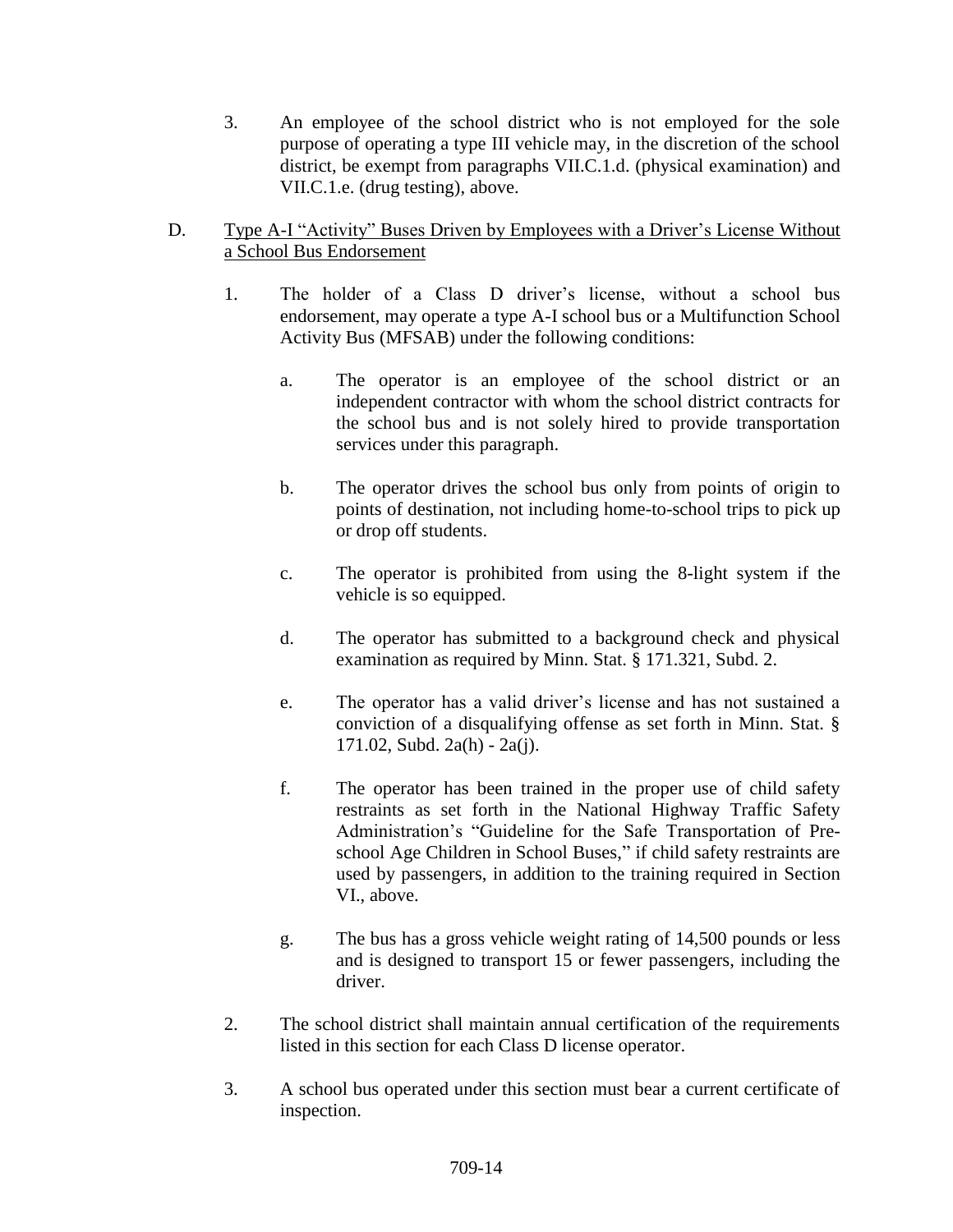4. The word "School" on the front and rear of the bus must be covered by a sign that reads "Activities" when the bus is being operated under authority of this section.

# **VIII. SCHOOL DISTRICT EMERGENCY PROCEDURES**

- A. If possible, school bus drivers or their supervisors shall call "911" or the local emergency phone number in the event of a serious emergency.
- B. School bus drivers shall meet the emergency training requirements contained in Unit III "Crash & Emergency Preparedness" of the Minnesota Department of Public Safety Model School Bus Driver Training Manual. This includes procedures in the event of a crash (accident).

# *[Note: The Model School Bus Driver Training Manual is available online through the Minnesota Department of Public Safety State Patrol web page.]*

- C. School bus drivers and bus assistants for special education students requiring special transportation service because of their handicapping condition shall be trained in basic first aid procedures, shall within 1 month after the effective date of assignment participate in a program of in-service training on the proper methods for dealing with the specific needs and problems of students with disabilities, assist students with disabilities on and off the bus when necessary for their safe ingress and egress from the bus; and ensure that protective safety devices are in use and fastened properly.
- D. Emergency Health Information shall be maintained on the school bus for students requiring special transportation service because of their handicapping condition. The information shall state:
	- 1. the student's name and address;
	- 2. the nature of the student's disabilities;
	- 3. emergency health care information; and
	- 4. the names and telephone numbers of the student's physician, parents, guardians, or custodians, and some person other than the student's parents or custodians who can be contacted in case of an emergency.

## **IX. SCHOOL DISTRICT VEHICLE MAINTENANCE STANDARDS**

- A. All school vehicles shall be maintained in safe operating conditions through a systematic preventive maintenance and inspection program adopted or approved by the school district.
- B. All school vehicles shall be state inspected in accordance with legal requirements.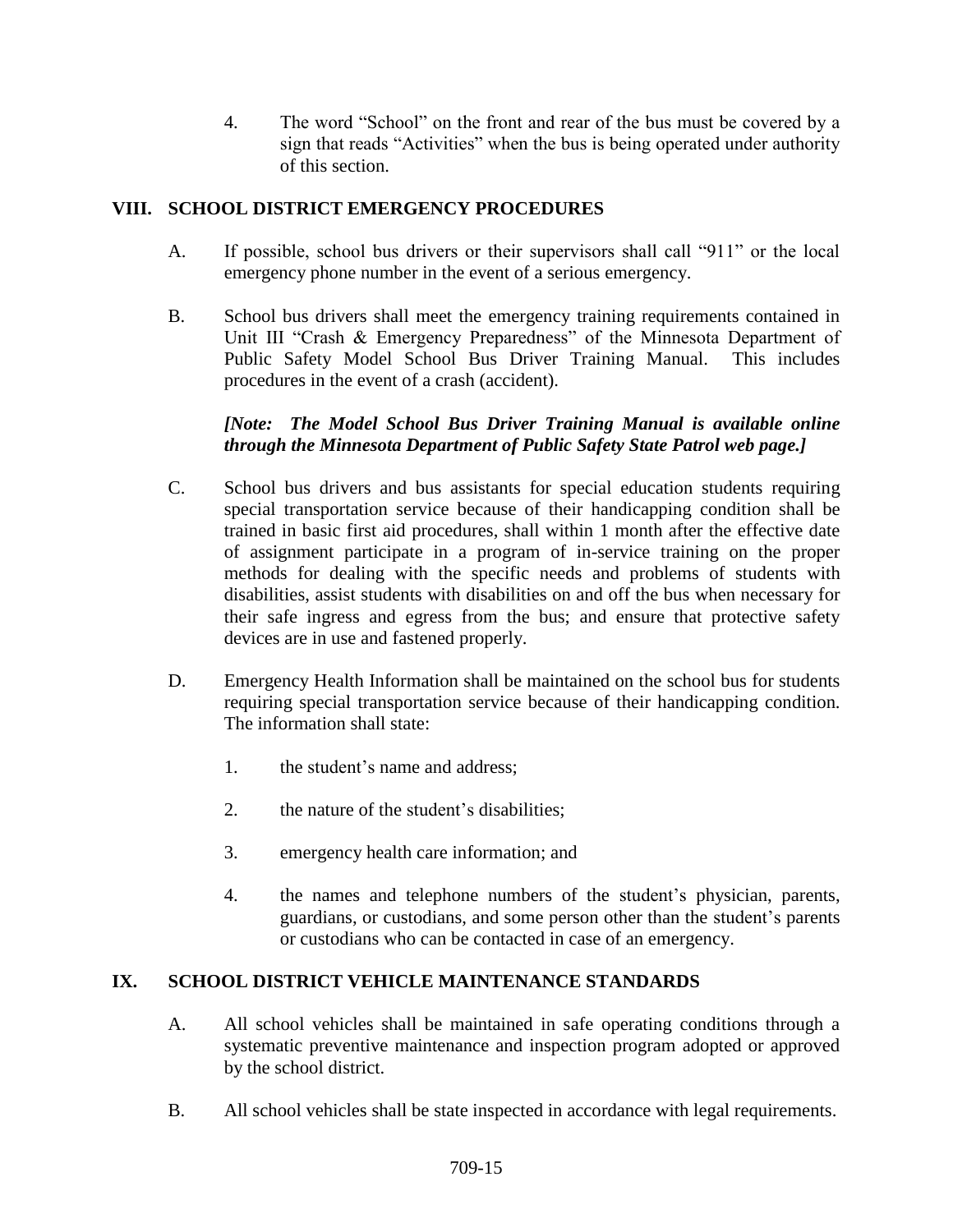- C. A copy of the current daily pre-trip inspection report must be carried in the bus. Daily pre-trip inspections shall be maintained on file in accordance with the school district's record retention schedule. Prompt reports of defects to be immediately corrected will be submitted.
- D. Daily post-trip inspections shall be performed to check for any children or lost items remaining on the bus and for vandalism.

## **X. SCHOOL TRANSPORTATION SAFETY DIRECTOR**

The school board has designated an individual to serve as the school district's school transportation safety director. The school transportation safety director shall have day-today responsibility for student transportation safety, including transportation of nonpublic school children when provided by the school district. The school transportation safety director will assure that this policy is periodically reviewed to ensure that it conforms to law. The school transportation safety director shall certify annually to the school board that each school bus driver meets the school bus driver training competencies required by Minn. Stat. § 171.321, Subd. 4. The transportation safety director also shall annually verify or ensure that the private contractor utilized by the school has verified the validity of the driver's license of each employee who regularly transports students for the school district in a type A, B, C, or D school bus, type III vehicle, or MFSAB with the National Driver Register or the Department of Public Safety. Upon request of the school district superintendent or the superintendent of the school district where nonpublic students are transported, the school transportation safety director also shall certify to the superintendent that students have received school bus safety training in accordance with state law. The name, address and telephone number of the school transportation safety director are on file in the school district office. Any questions regarding student transportation or this policy may be addressed to the school transportation safety director.

## **XI. STUDENT TRANSPORTATION SAFETY COMMITTEE**

The school board may establish a student transportation safety committee. The chair of the student transportation safety committee is the school district's school transportation safety director. The school board shall appoint the other members of the student transportation safety committee. Membership may include parents, school bus drivers, representatives of school bus companies, local law enforcement officials, other school district staff, and representatives from other units of local government.

| <b>Legal References:</b> | Minn. Stat. § 122A.18, Subd. 8 (Board to Issue Licenses)               |
|--------------------------|------------------------------------------------------------------------|
|                          | Minn. Stat. § 123B.03 (Background Check)                               |
|                          | Minn. Stat. § 123B.42 (Textbooks; Individual Instructor or Cooperative |
|                          | Learning Material; Standard Tests)                                     |
|                          | Minn. Stat. § 123B.88 (Independent School Districts; Transportation)   |
|                          | Minn. Stat. § 123B.885 (Diesel School Buses; Operation of Engine;      |
|                          | Parking)                                                               |
|                          | Minn. Stat. § 123B.90 (School Bus Safety Training)                     |
|                          | Minn. Stat. § 123B.91 (School District Bus Safety Responsibilities)    |